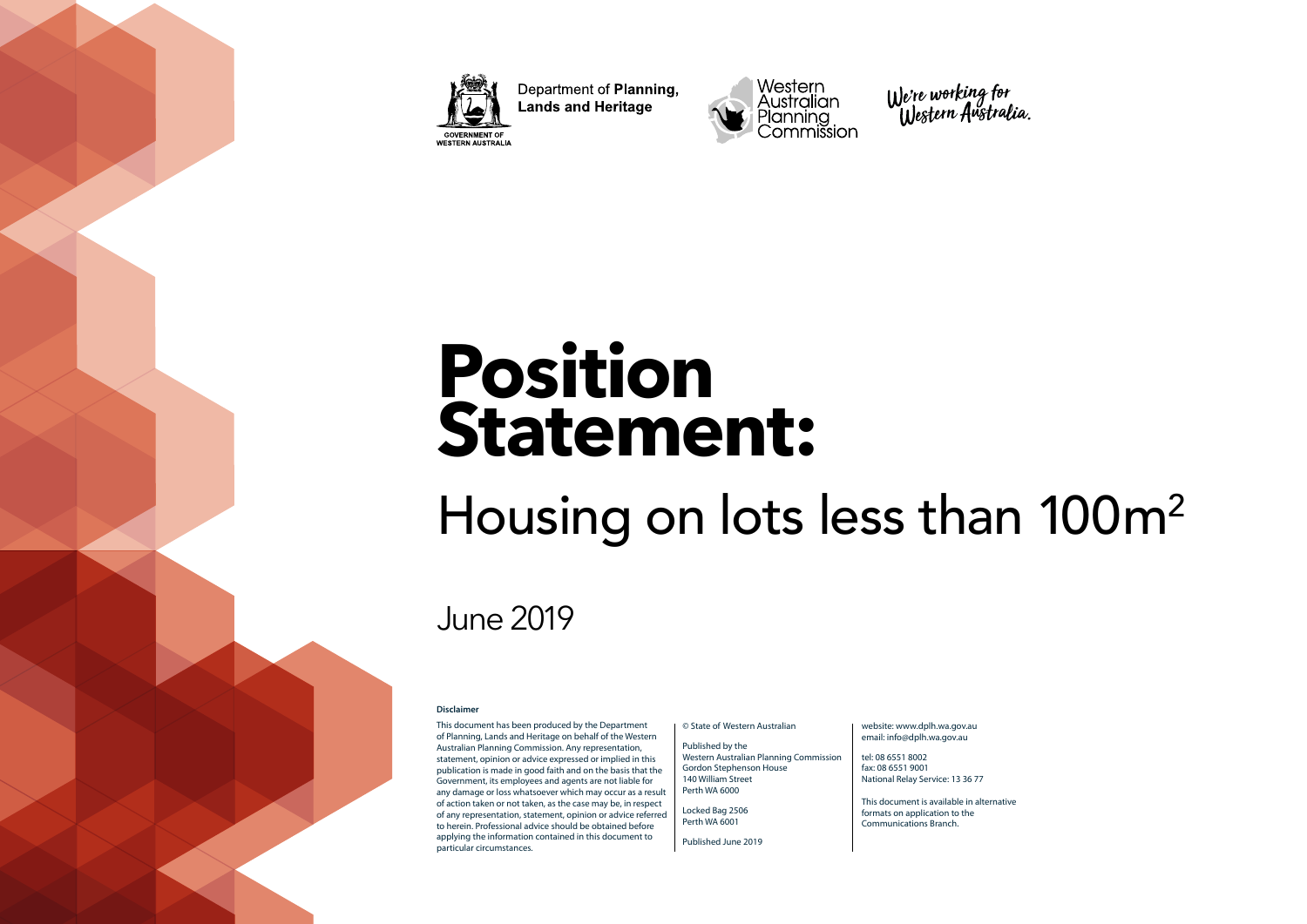#### **1. Purpose**

This document provides interim guidance for subdivision and house design on lots less than 100m<sup>2</sup>, proposed on land where a structure plan is required to ensure consistent application and implementation throughout Western Australia.

1

Planning Reform, Design WA, Liveable Neighbourhoods, METRONET and other policy reviews will consider broader application of this development type, particularly within existing residential areas and transit precincts.

## **2. Background**

House and land products on lots less than 100m2 have been selectively developed in the eastern states, in both new (greenfield) and existing (infill) residential areas. This is seen as a way to meet different housing needs, to assist in providing for housing affordability, create dwelling diversity and facilitate 'downsizing' opportunities.

Interest in providing housing on lots less than 100m<sup>2</sup> in Western Australia is increasing.

A working group of key government, development and building industry stakeholders developed criteria and standards for consideration and adoption by the Western Australian Planning Commission (WAPC).

#### **3. Single houses on lots less than 100m2**

Housing on lots less than 100m<sup>2</sup> needs to be integrated with the streetscape and surrounding development but must not be the predominant housing type in a street. Its location and development need to be undertaken as part of comprehensive planning carried out for new urban areas and redevelopment of existing urban areas through structure plans or activity centre plans.

In considering any structure plans or activity centre plans that include lots less than 100m<sup>2</sup>, the assessment will examine if green title is the best and highest use of the land or if other land tenure options would be more appropriate; if the location has infrastructure, amenities and services that can support housing at this higher density; and that the proposal is consistent with the orderly and proper planning of the area.

The criteria outlined in **Appendices 1**  and **2** are intended to ensure that lots less than 100m<sup>2</sup> are located appropriately and provide for diversity and affordability in housing, on land where a structure plan is required.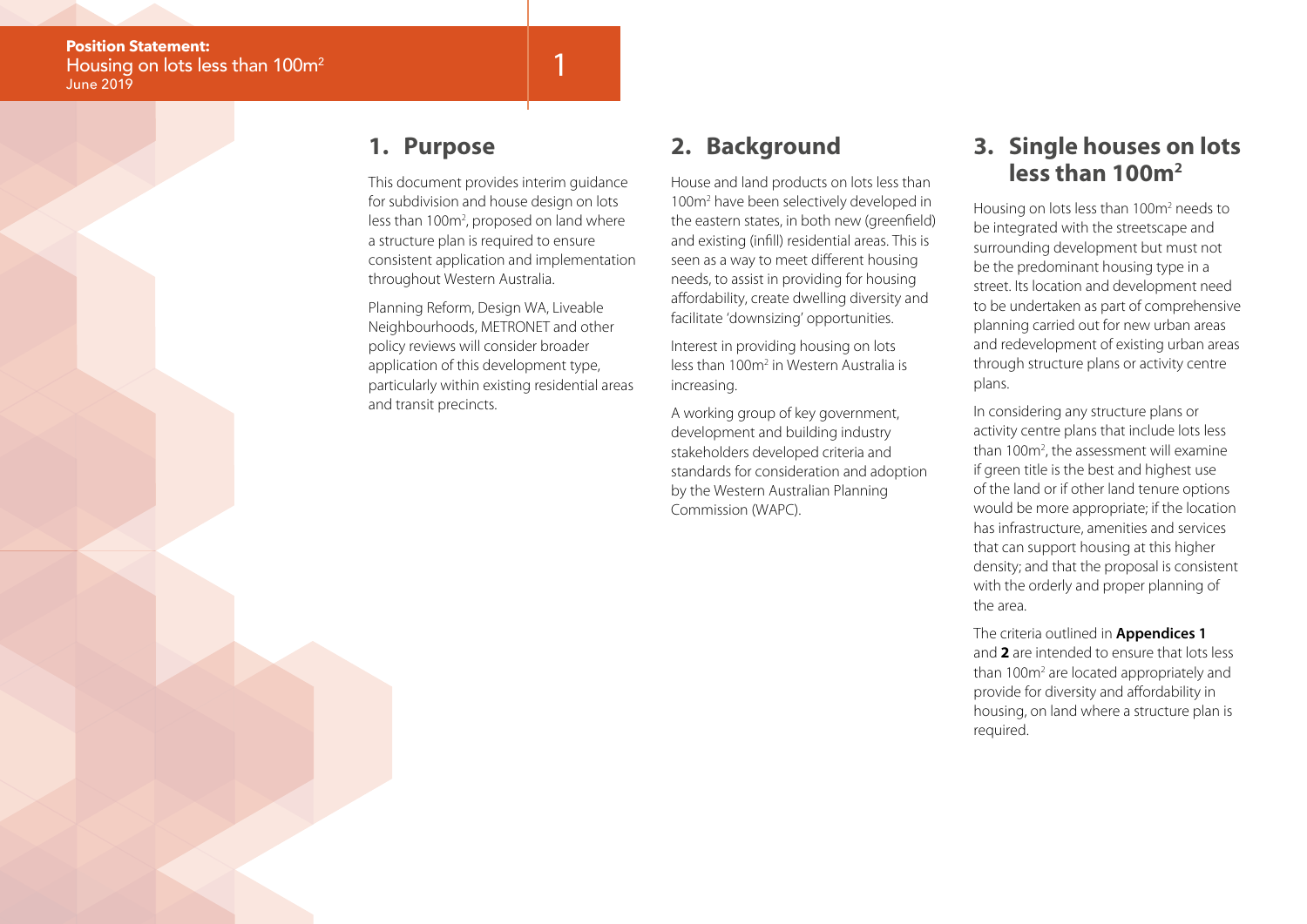#### **4. Implementation**

The location of housing on lots less than 100m2 is limited to land where a structure plan is required and does not apply to existing residential lots. All locational, siting and configuration criteria outlined in **Appendix 1** must be met and an R80 density code applied. The structure plan report will outline that the area being developed for housing on lots less than 100m<sup>2</sup> can be subdivided to create minimum 80m2 lot sizes and a local development plan (LDP) should be prepared and finalised prior to subdivision approval.

Where the structure plan includes a residential density code range or band, the structure plan will identify that a residential density code plan (R-Code plan) is to be approved by the WAPC prior to the consideration of any subdivision. This residential density plan will need to specify the area which is to be developed (with a density code of R80, a minimum lot size of 80m<sup>2</sup> and no average lot size requirement).

The structure plan will need to demonstrate that lots less than 100m2 will be integrated within the wider development area and there will be a continuous activated street frontage able to accommodate on-street visitor parking, street trees, shared use paths/footpaths, refuse collection, water management and utility services (in accordance with

local planning scheme and Liveable Neighbourhoods requirements, as applicable).

The LDP is to address and be consistent with the design principles outlined in State Planning Policy 7.0 Design of the Built Environment and must detail built form, site coverage, indicative floor and elevation plans, water management, car parking, pedestrian access, refuse collection, storage and landscaping details and any other development aspects required to address the standards outlined in **Appendix 2**. The procedure to prepare, publicly advertise and determine local development plans is outlined in the Planning and Development (Local Planning Schemes) Regulations 2015 (Schedule 2, Part 6). The LDP must outline development standards broadly consistent with **Appendix 2**, and where significantly inconsistent, referral to WAPC for approval is required under R-Codes Clause 7.3.2. The LDP must clearly outline all applicable standard and non-standard/ varied R-Codes development standards. A LDP is not required to be endorsed by the WAPC where it has previously endorsed a structure plan or activity centre plan that incorporates housing on lots less than 100m2 .

#### **5. Review and future R-Codes amendment**

The WAPC will monitor and review the implementation of housing on lots less than 100m<sup>2</sup>, with a view to include them in the R-Codes.

### **6. Further information**

Enquiries or correspondence should be sent by email to info@dplh.wa.gov.au or by post to:

Planning Manager, Strategy and Engagement Department of Planning, Lands and Heritage Locked Bag 2506 Perth, WA, 6001

Please quote reference DP/15/00045/1 This Position Statement is published at: www.dplh.wa.gov.au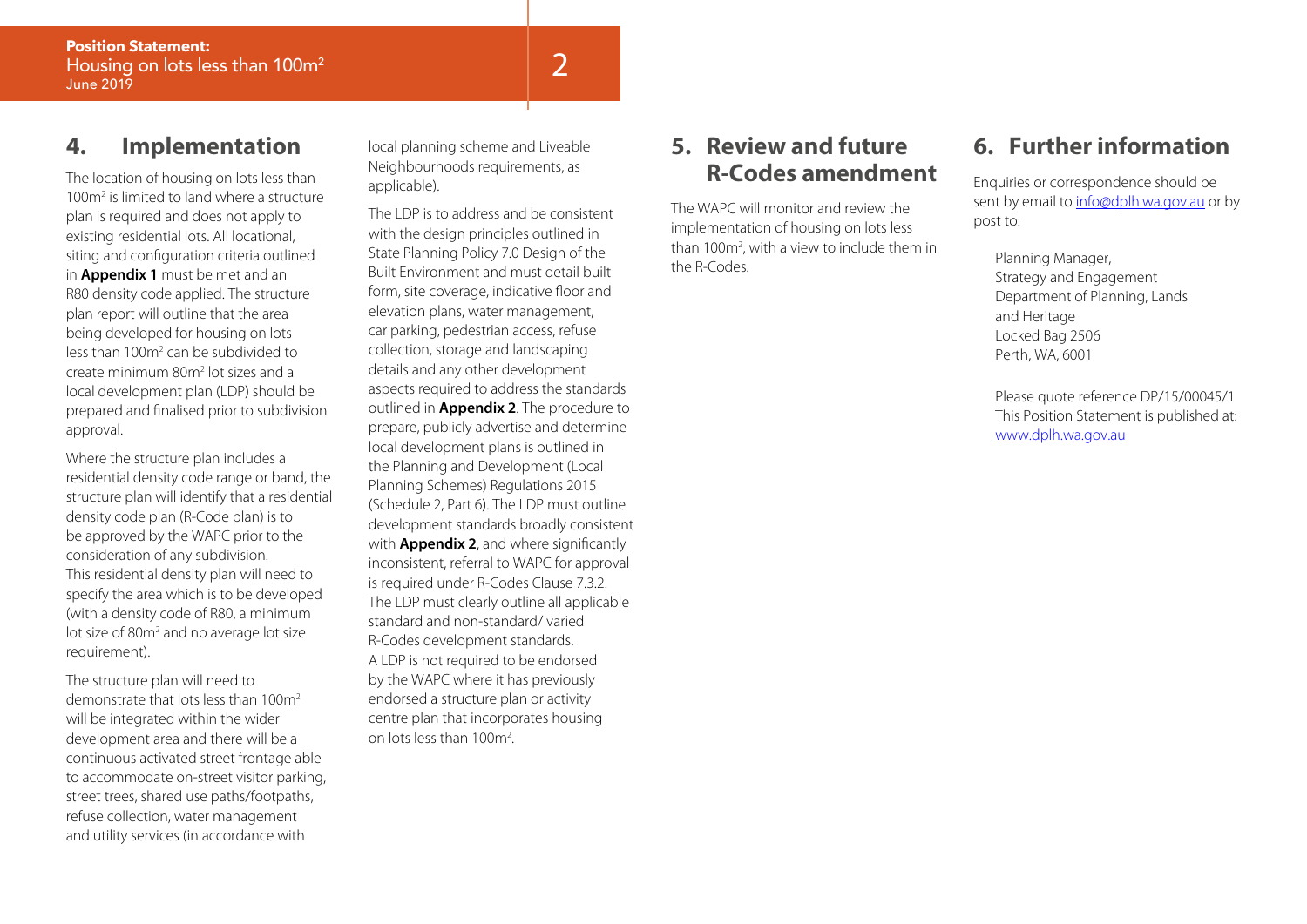### **Appendix 1**

#### **Criteria for lots less than 100m2**

The following criteria provide guidance for the consideration and determination of integrated subdivision and development of housing on lots less than 100m2 .

All proposals must be considered on individual merit, having due regard to the criteria surrounding centres, however may also apply to non-centres, including transit or other similar precincts.

#### **Locational criteria:**

- applies to land in areas that have approved structure plans in place or the zoning and provisions in a scheme requires a structure plan to be approved prior to subdivision or development occurring
- to be selectively used as an integrating housing type to transition between higher density (urban/multi-storey commercial, mixed use and apartment development) and low density (suburban/single and two-storey single house and grouped dwelling development) residential areas
- not to be the only or predominate lot and development type in any street block
- to be located between 200 metres and 800 metres, using the walkable catchment technique (refer Liveable Neighbourhoods), of the lot boundary of the core or largest commercial land holding in any existing or proposed secondary or district centres (not within 200 metres of the activity centre or within the activity centre itself – refer figure A)
- to be located within 200 metres or 400 metres, using the walkable catchment technique (refer Liveable Neighbourhoods), of the lot boundary of the core or largest commercial land holding in any existing or proposed local and neighbourhood centre respectively (refer figure B)
- to be located within 150 metres, using the walkable catchment technique (refer Liveable Neighbourhoods), of local or neighbourhood public open space (as defined in Liveable Neighbourhoods), preferably fronting or otherwise overlooking public open space
- not located within 800 metres of the lot boundary of the core or largest commercial landholding in any strategic metropolitan centre.

#### **Siting and configuration:**

- fronts wide access streets (refer Liveable Neighbourhoods). The street must accommodate and maximise on street parking for visitors (preferably on both sides of the street), street trees and a minimum 1.5 metre-wide pedestrian footpath
- located and occupies street corner sites or an entire street block end, including any laneway
- a minimum number of two dwellings constructed concurrently within any single development
- minimum two (Category B) and maximum three-storey (Category C) building height (refer R-Codes Table 3 – Maximum building heights).



Figure A: Location in relation to a secondary and district centre



Figure B: Location in relation to a local and neighbourhood centre

## 3